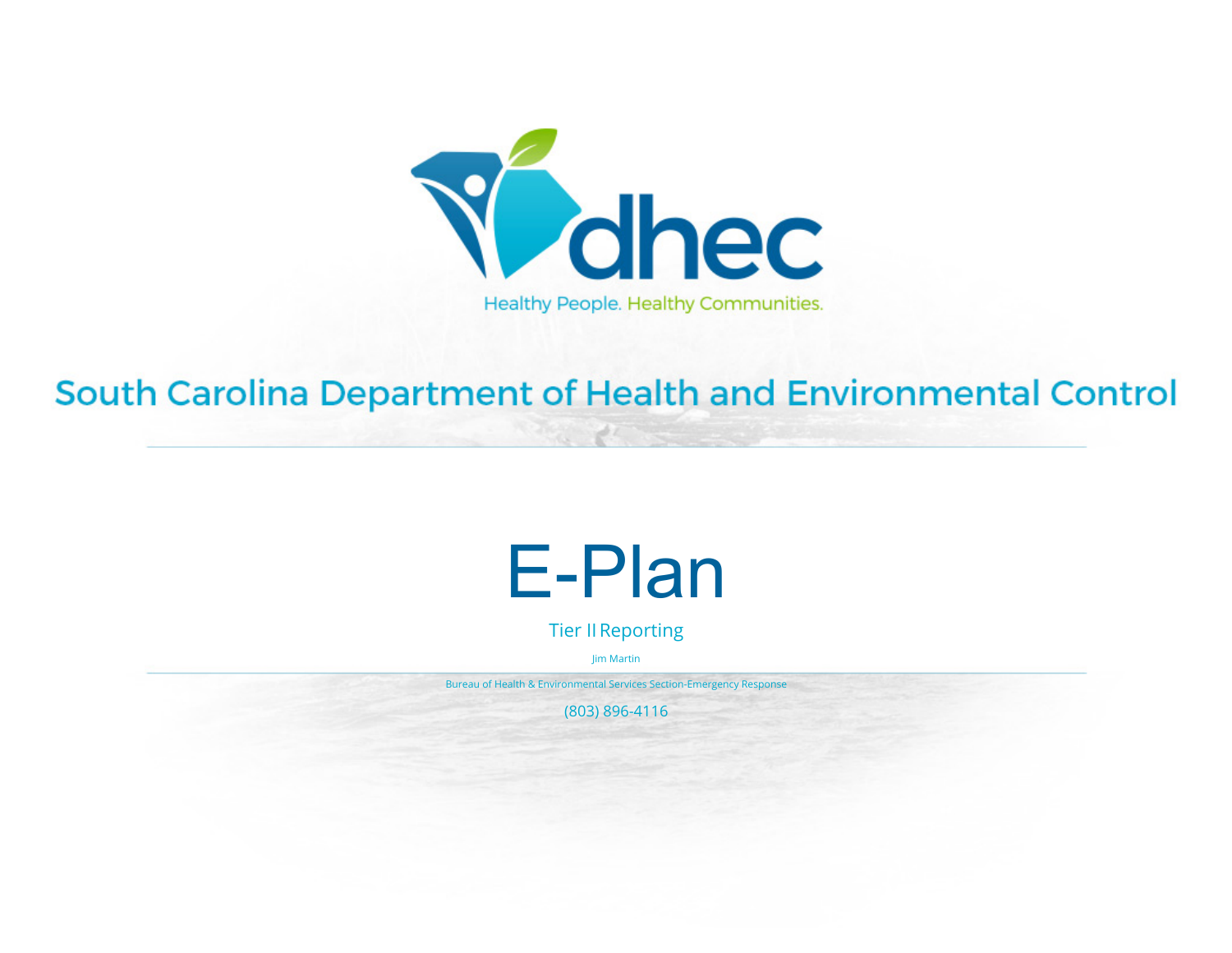

### What is E-Plan?

E-Plan is a national data base designed by UT Dallas for First Responders and others with on-site hazardous chemical information for facilities around the United States.

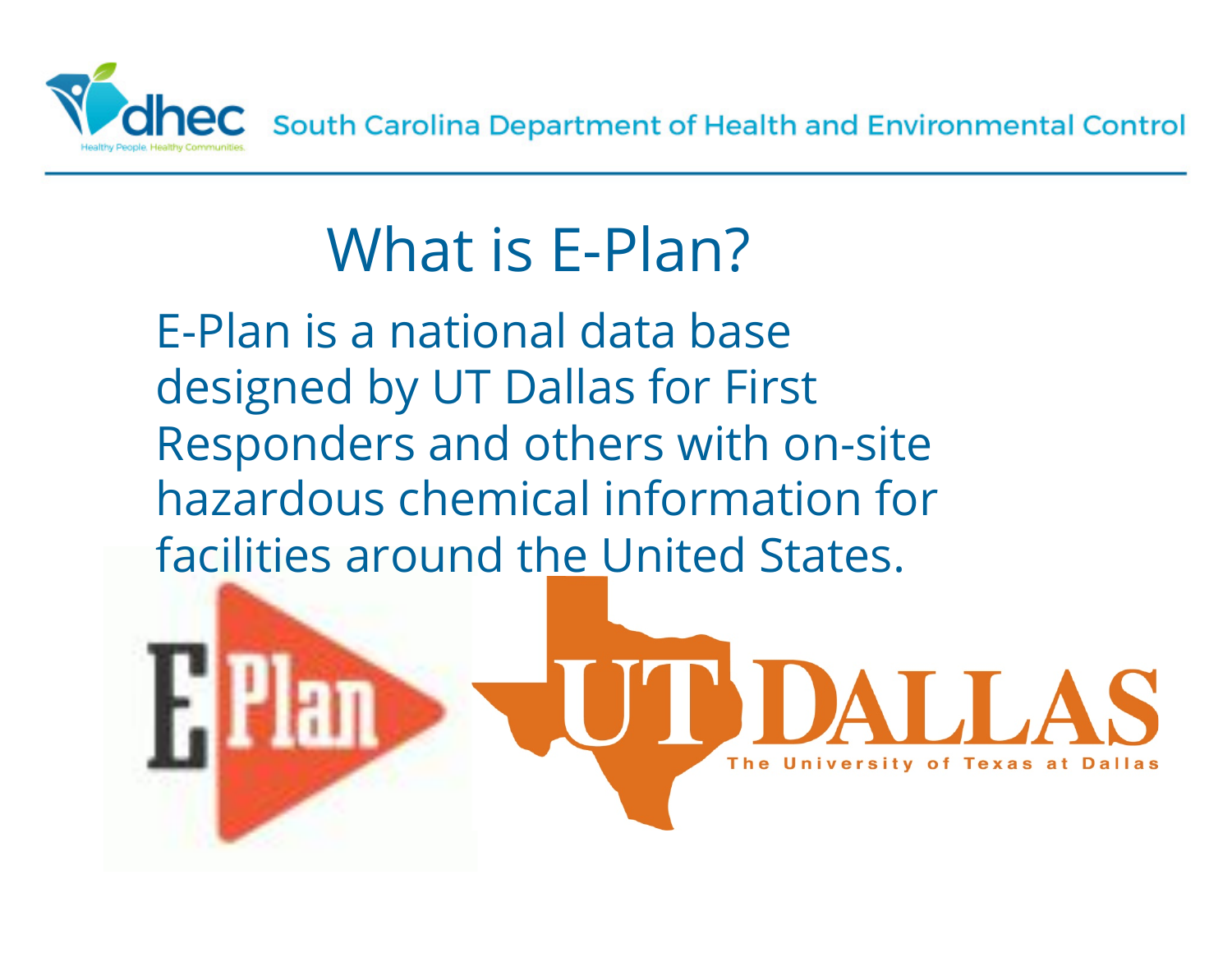

#### What kind of information does E-Plan Provide?

- E-Plan provides Tier II reporting data and other important information instantly such as
- Maps of the area surrounding a fixed facility showing schools and hospitals.
- Maps of all facilities with a specified hazardous material in specific area.
- Chemical Hazards Response Information System (CHRIS) data,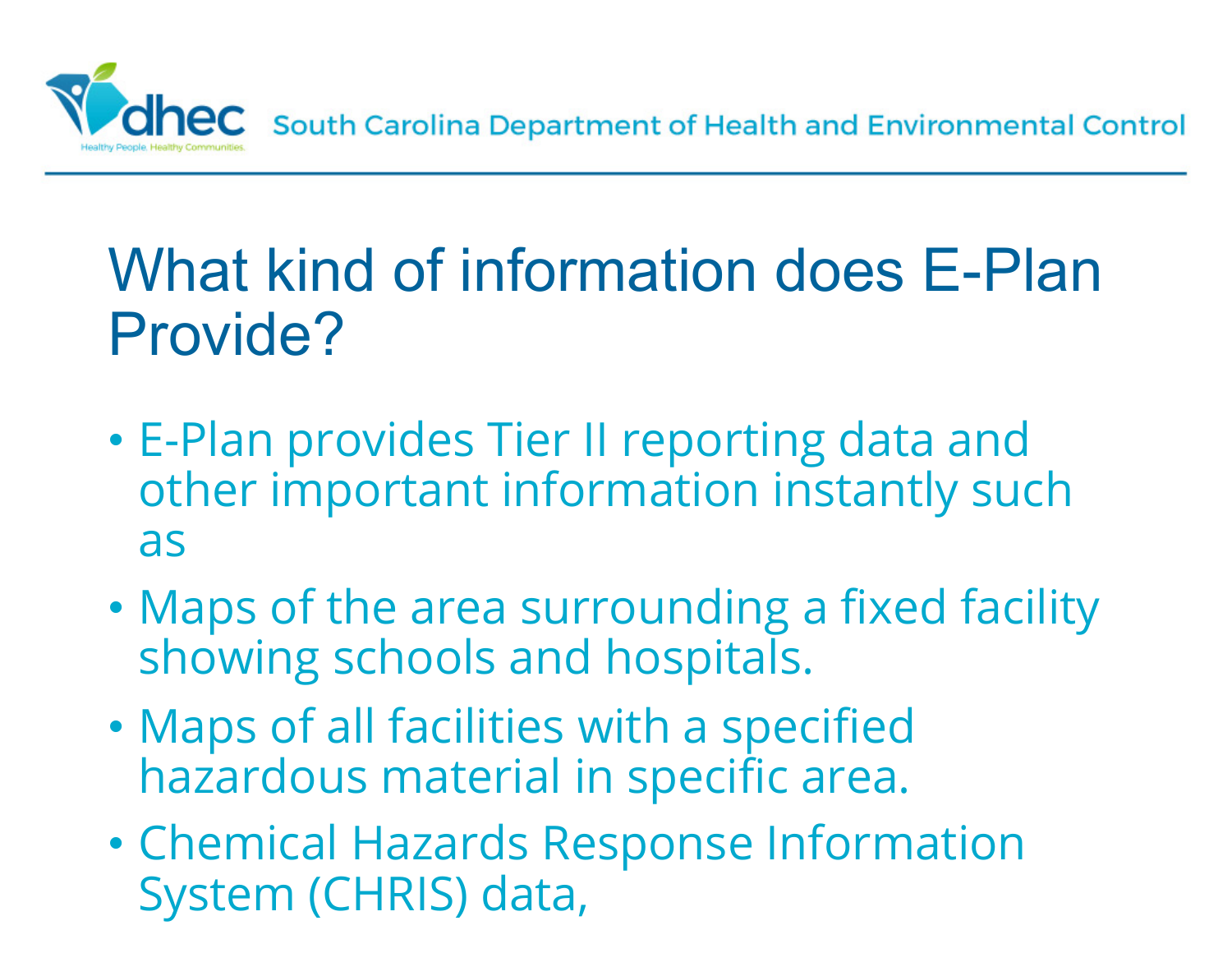

#### Information continued…

- Safety Data Sheets (SDS's) and Material Safety Data Sheets (MSDS's),
- Chemical profiles,
- Emergency Response Guidebook (ERG) pages,
- National Fire Protection Association (NFPA) codes,
- Facility Risk Management Plans (RMPs).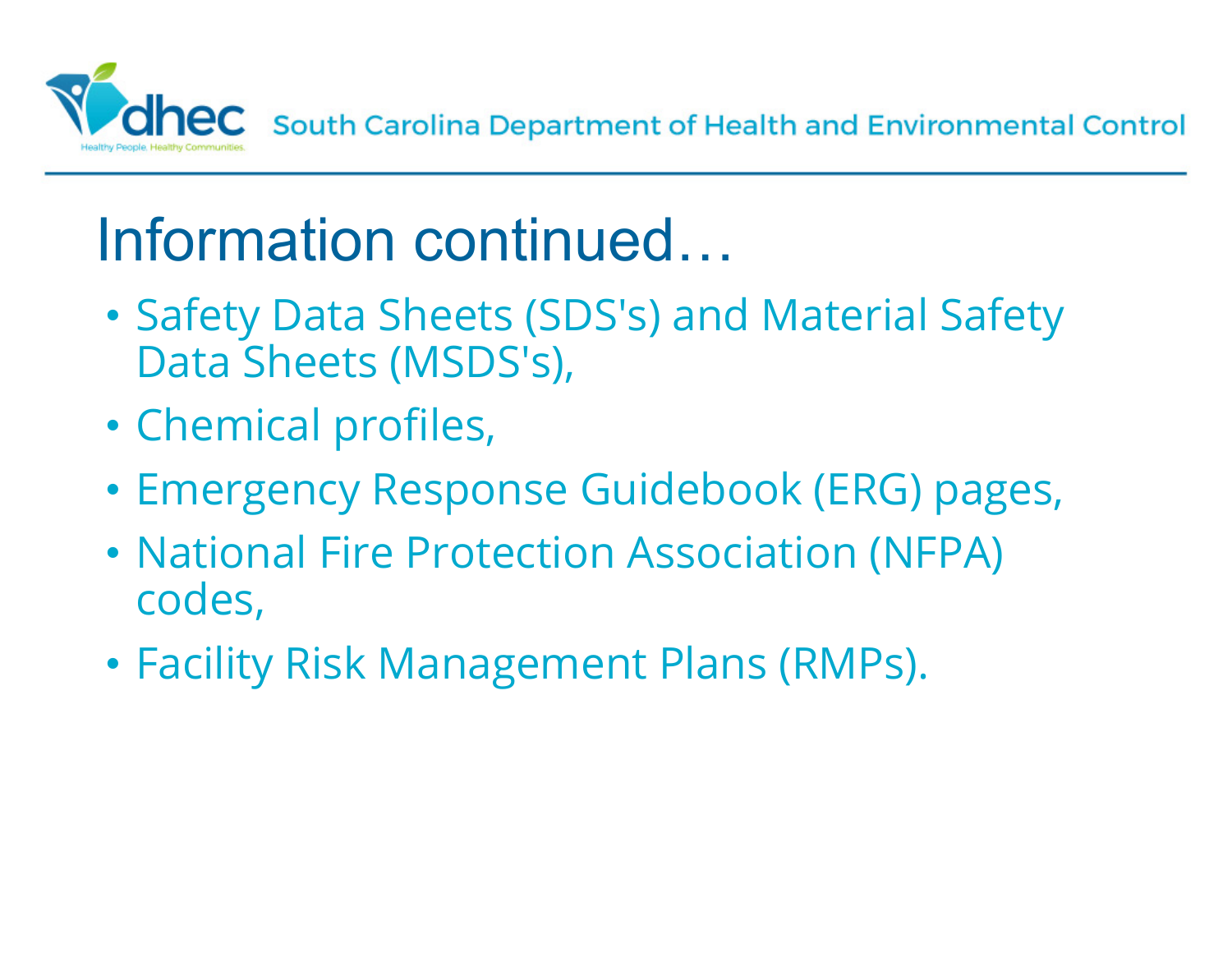

## E-Plan in the Field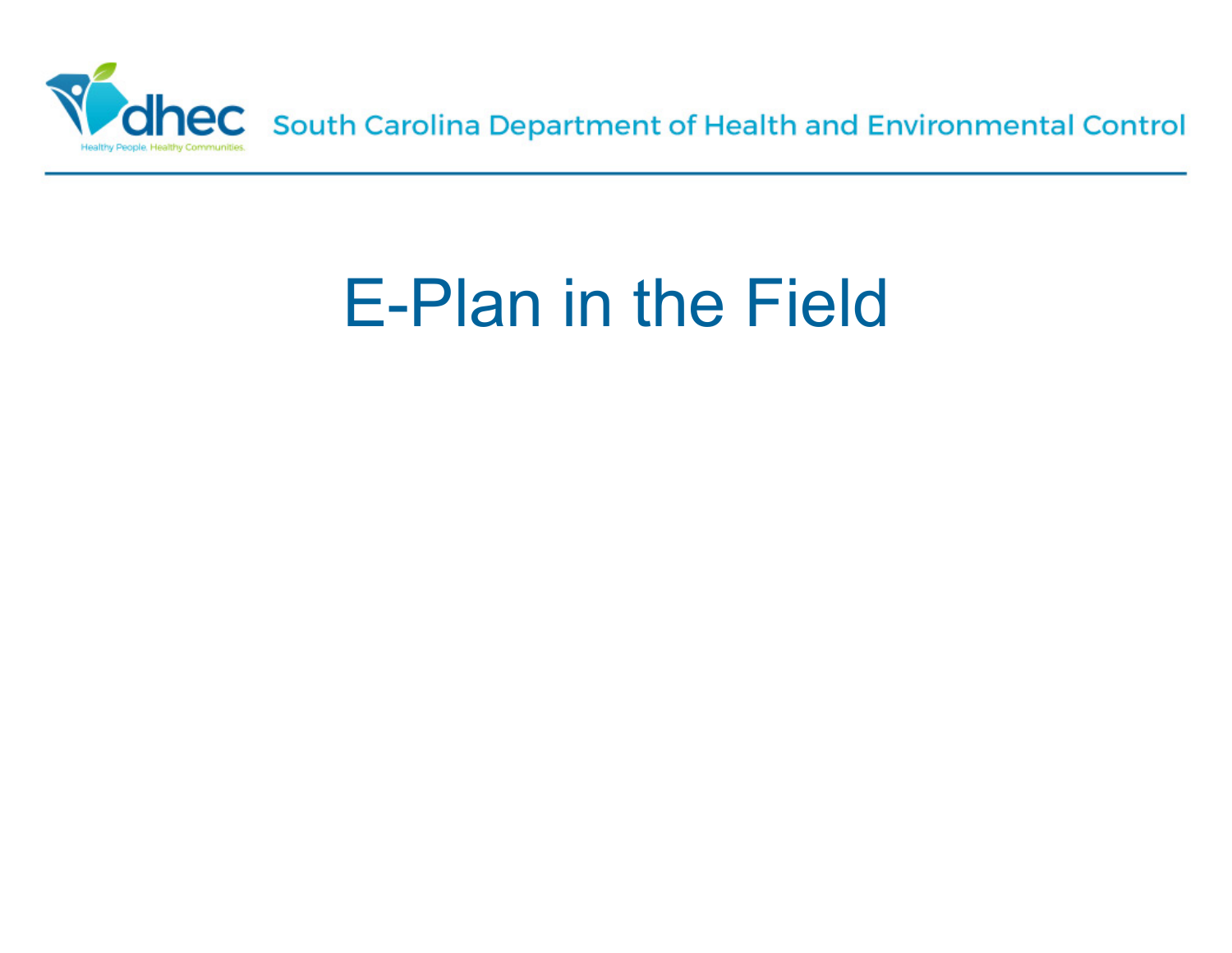

# **Drum Identification and Recovery**

- Only the CAS number 74-86-2 was visible
- Using the CAS# determined the chemical name to be Acetylene
- With the Facility Chemical Search option a list of all the facilities in the State that contained this substance was generated.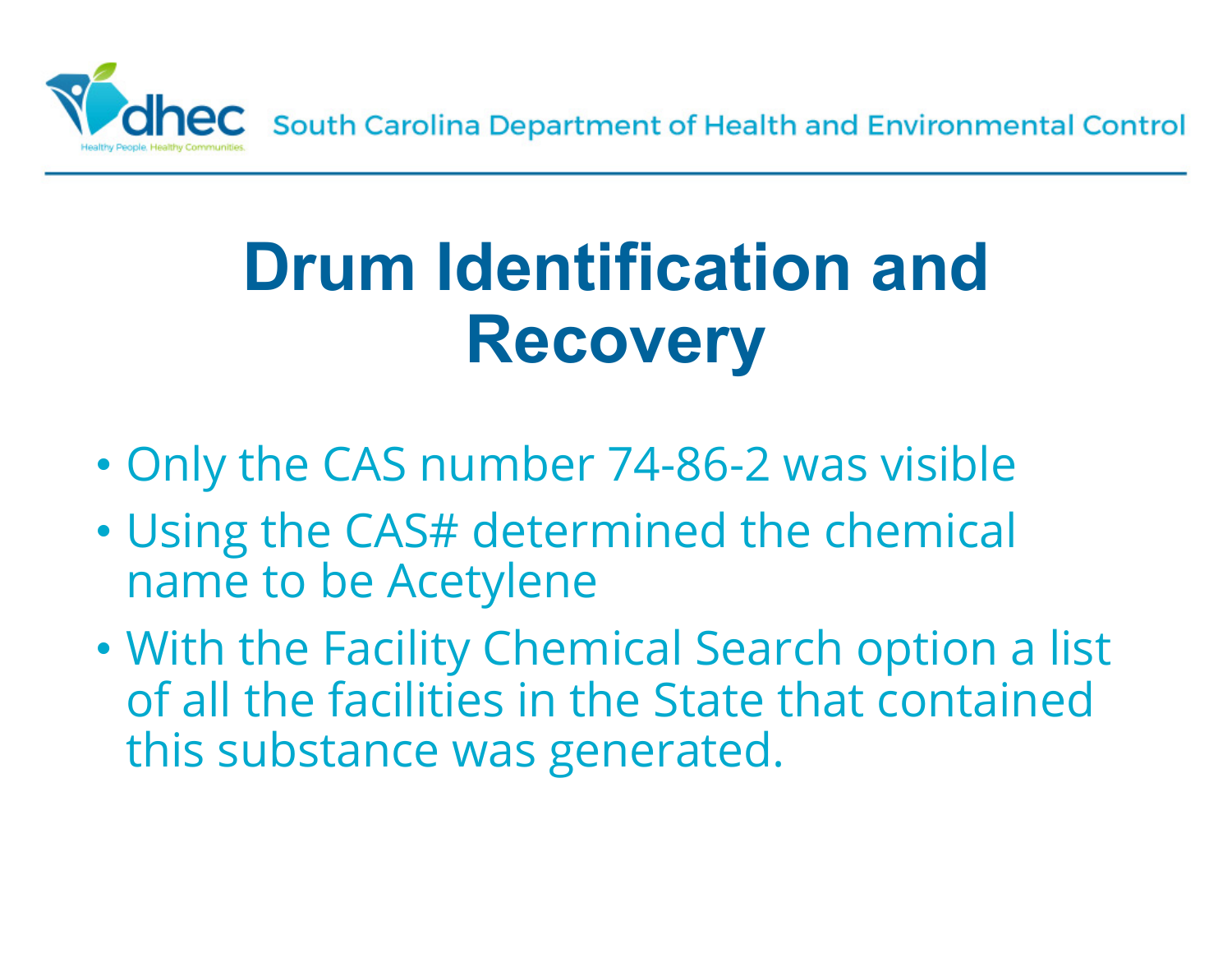

- If a large number of reporting facilities comes up in the query then
- It could be narrowed down to the county level and then to the city level
- At any of these levels the Google Map option may be selected to overlay the locations of these facilities over a Google Map.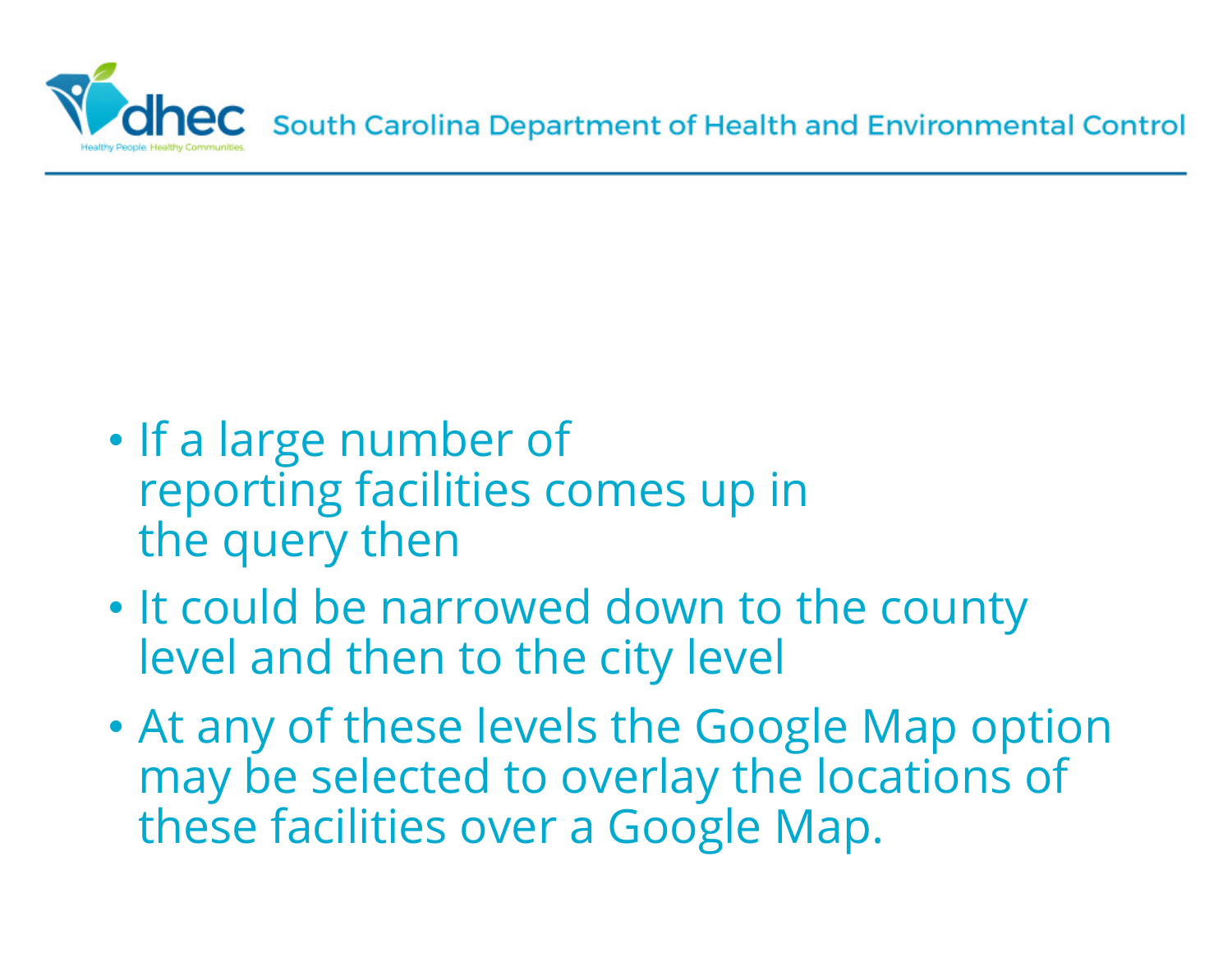

- When these points are selected the most recent Tier II information is provided.
- Using these locations narrowed down the search to only a handful of facilities that may have used that road for transportation and contact them to check their inventory
- Soon after contact the responsible party returned to recover their product.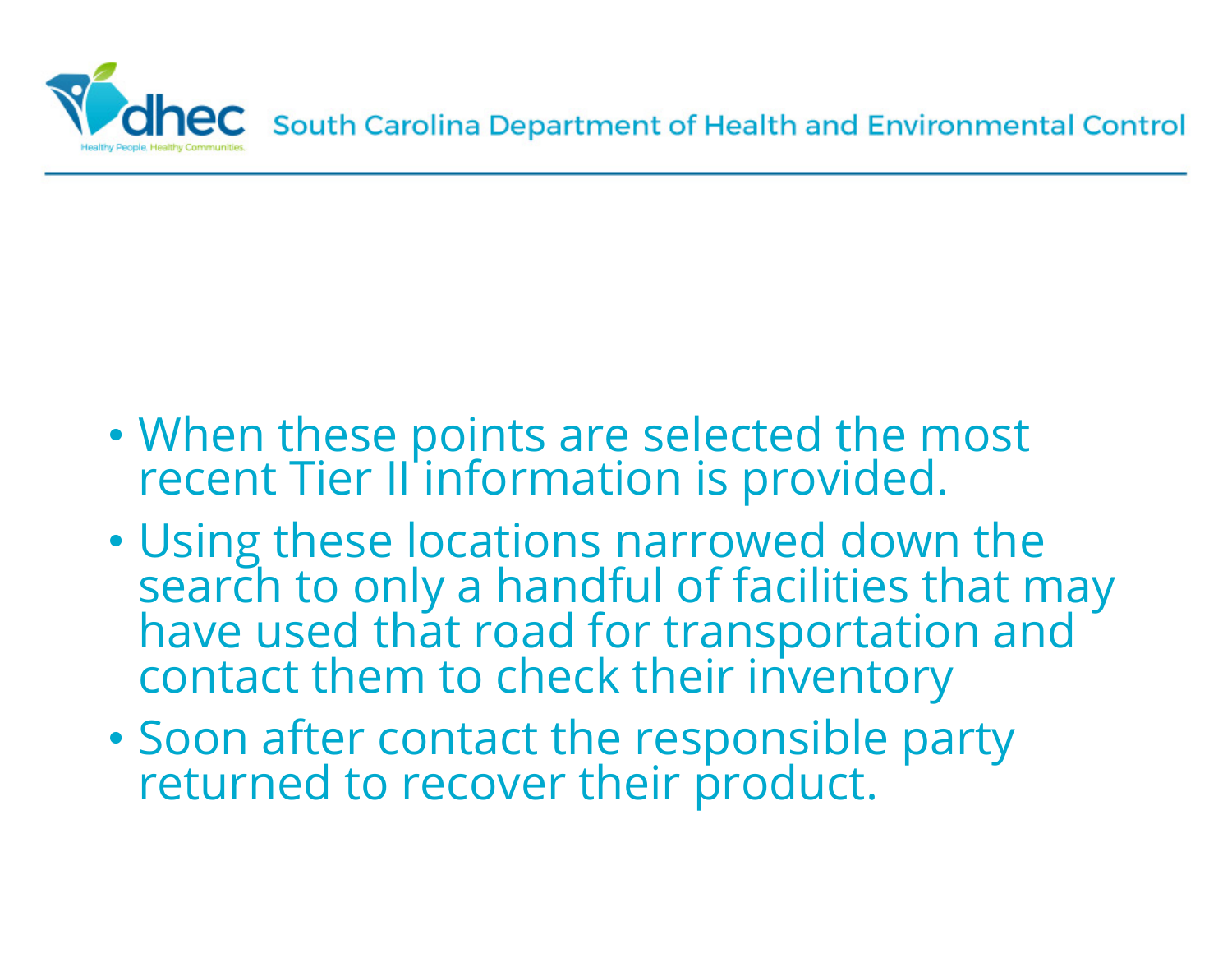

# **Hurricane Mathew**

- Utilized the visual chemical search again.
- After Chemicals of Concern (CoC) were detected in the Pee Dee River system a list of all the facilities in the area storing those CoCs was created.
- The list was further narrowed down by visually determining which of these facilities had the potential to leach into the river.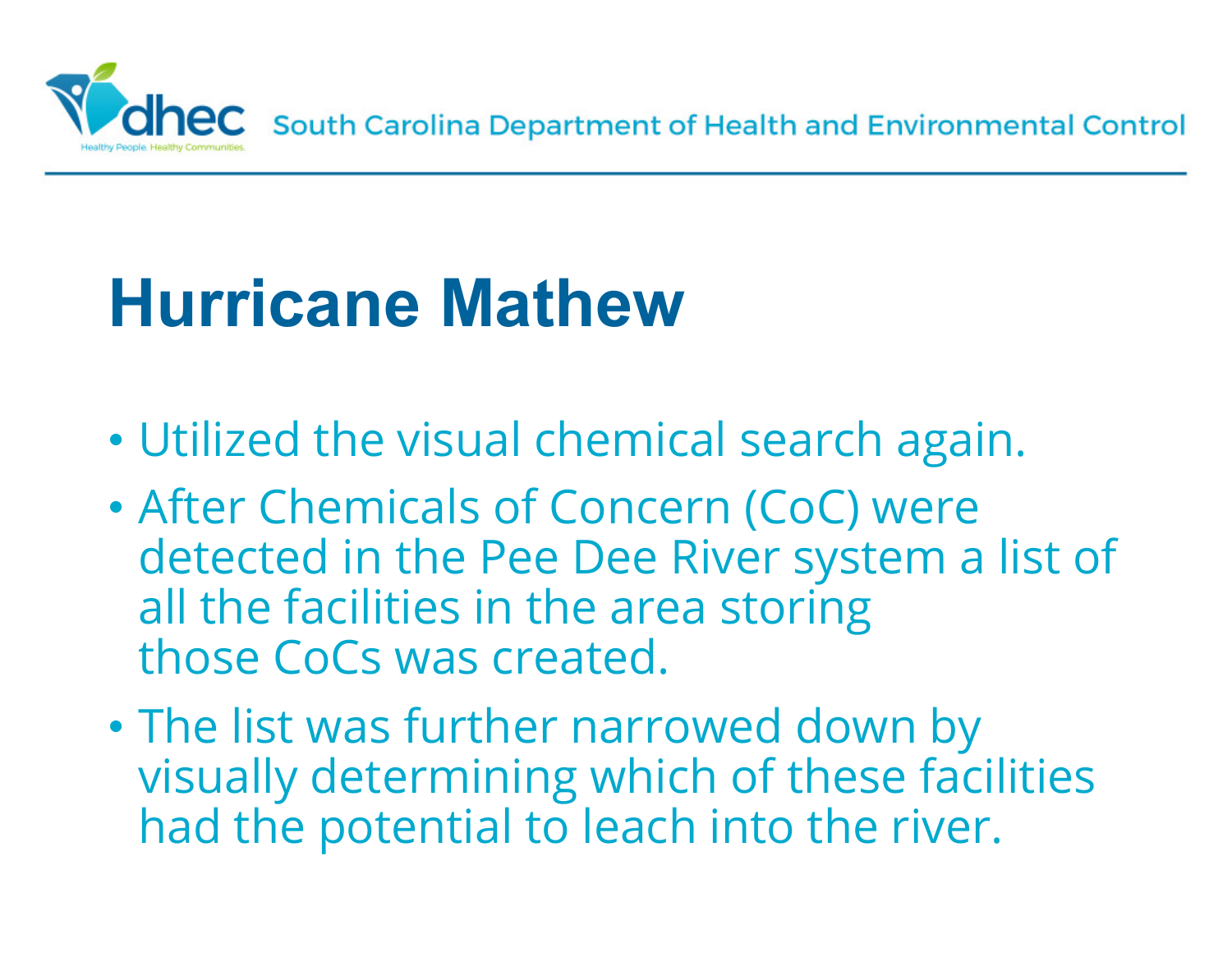

- Using this final list all the facilities that were a potential risk were then contacted using
- The information provided on their Tier II to check if there were any releases to be reported.
- E-Plan was also utilized for efforts to detect releases of CoCs as soon as possible.
- Using the searching by facility and then by county option, a list could be generated that was only populated with facilities that had reported Tier II's in the effected counties within the last reporting cycle.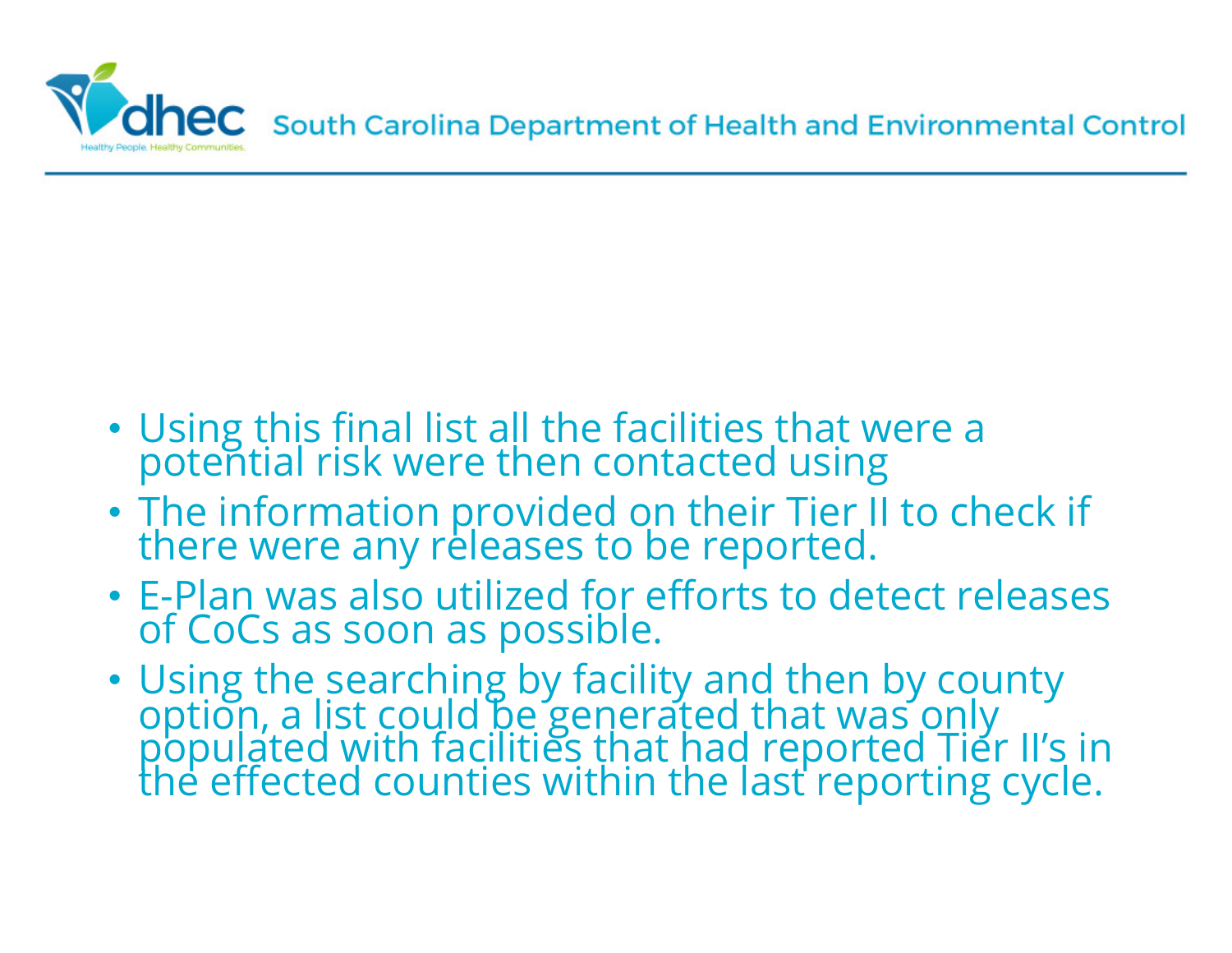

- Using another function in E-Plan, these facility's emergency contact emails were then transferred to an excel file and then to a bulk email.
- This email was then used to send out a survey to all of the reporting facilities only in the effected areas to check on their current status.
- The emergency phone numbers were also used to then call every facility on the list that did not respond to the survey.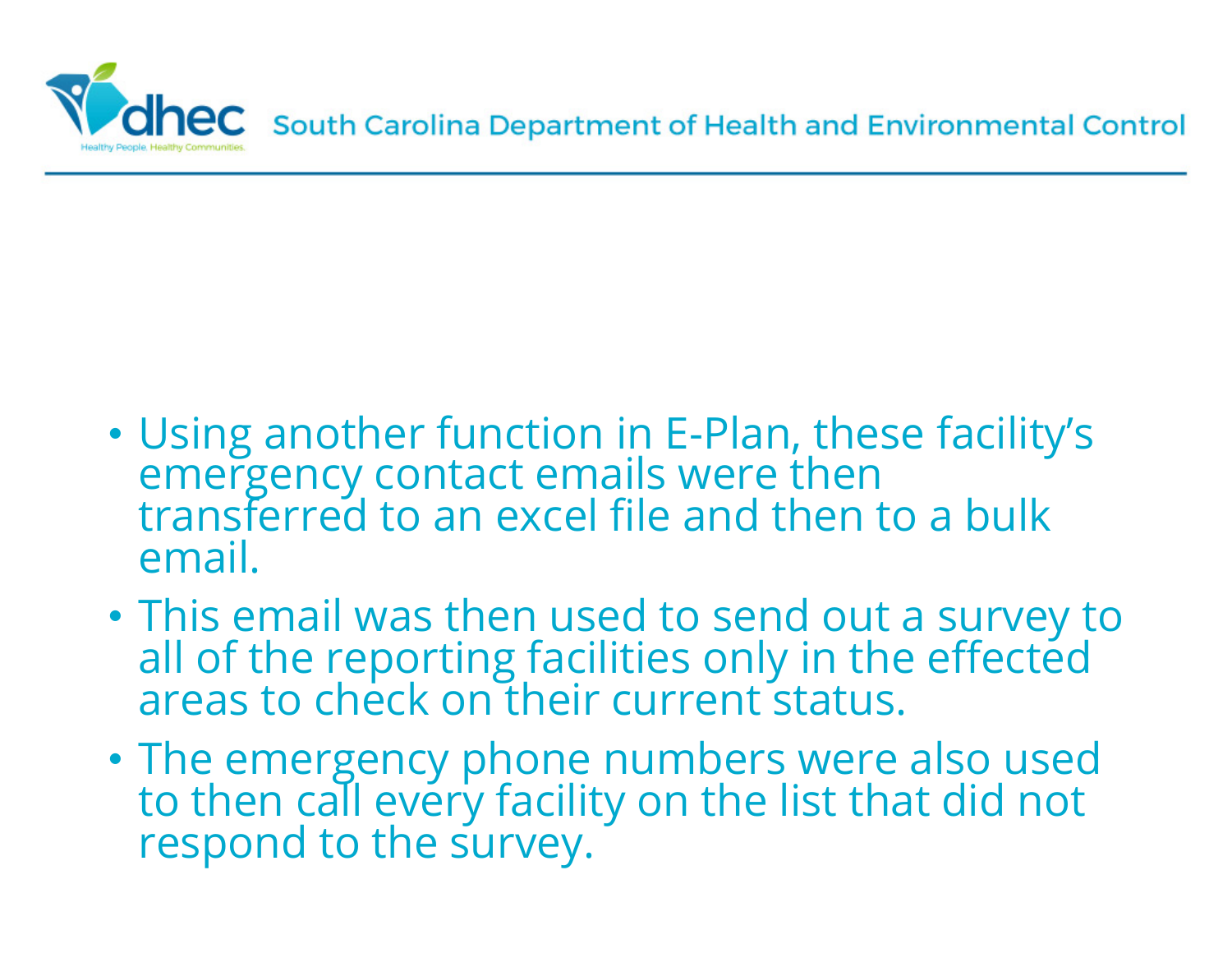

- One of the major events that took place after Hurricane Mathew was the flooding of the Town of Nichols
- Other than the flood damage the contamination from the local facilities was also of concern
- Then using CAMEO Chem, that is also linked to in E-Plan we found these chemicals reactivity to water as well to each other.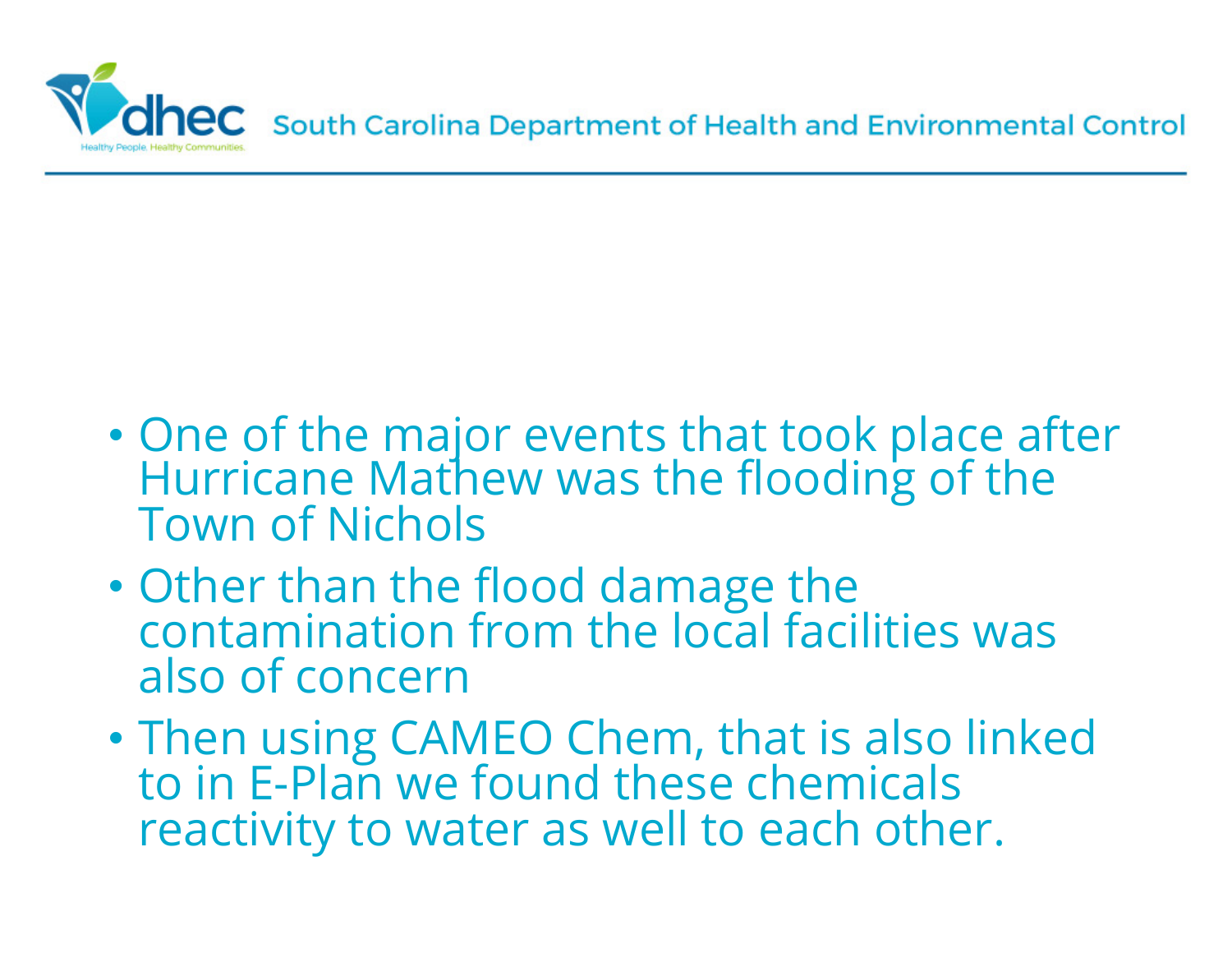

- After knowing which off gasses had the possibility to be produced the appropriate area rays could be placed around the perimeter as well as inside the reporting facility to monitor potential off gasses.
- Using this information we could recommend the appropriate PPE usage while the clean up and recovery phase took place.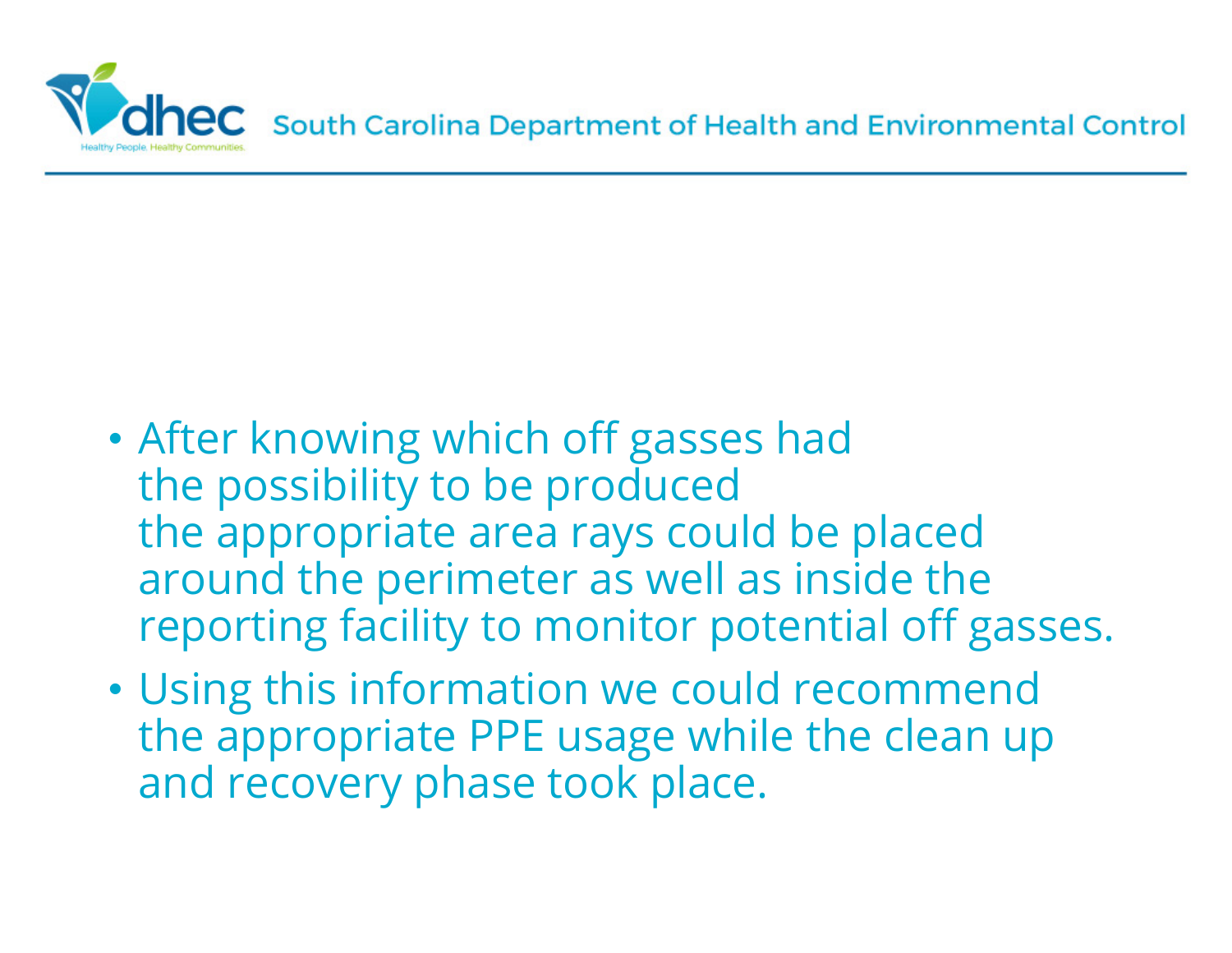

### **Hurricane Florence**

• The process of sending out a bulk email survey to all the effected facilities was then repeated for Florence. However the survey was so successful this time, the individual calls were not deemed necessary.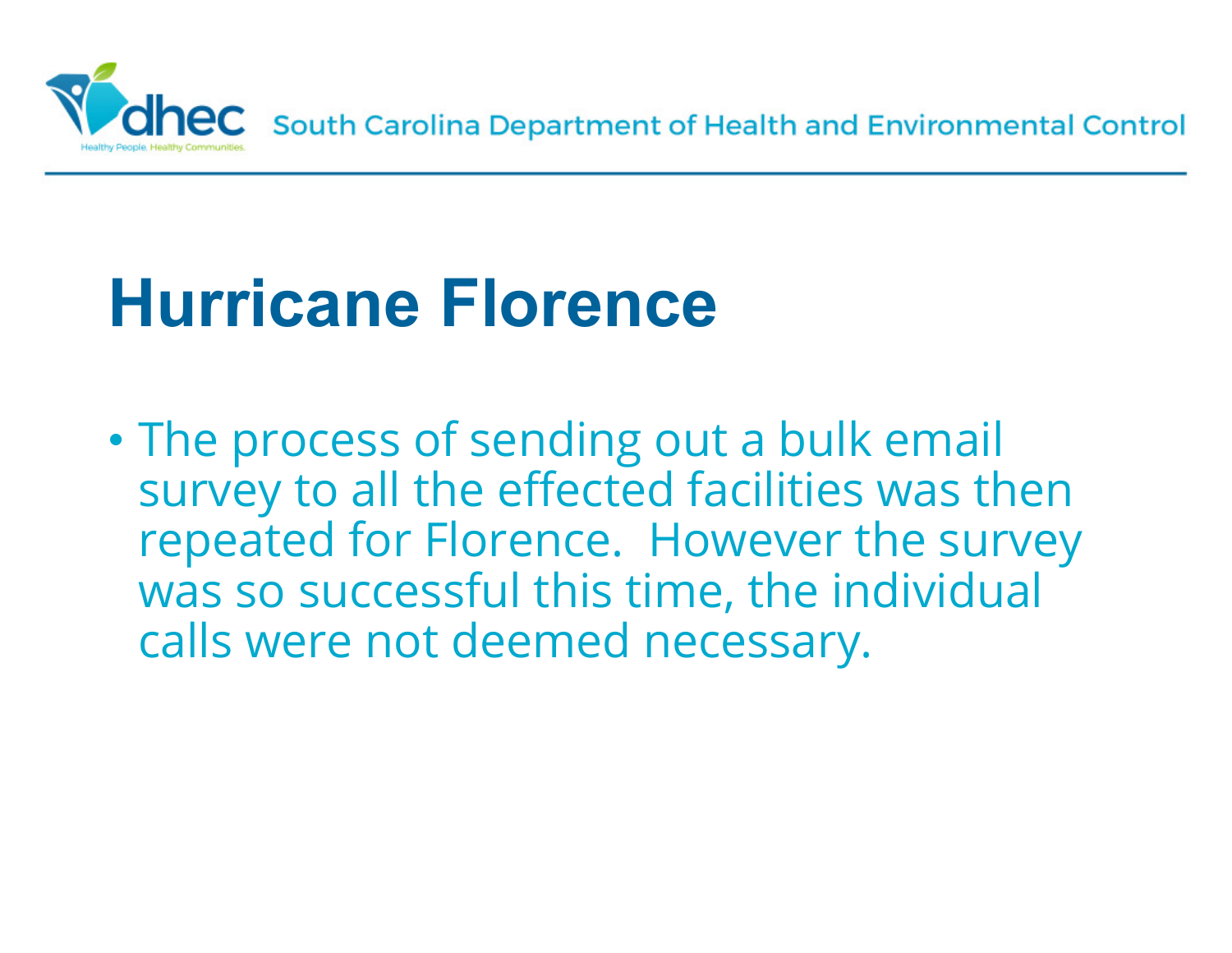

# Accessing E-Plan

- E-Plan can be accessed by any computer with internet access by a user with an account at this web address: https://erplan.net/eplan/login.htm
- An account can be created to upload data by anyone but to create an account to search the data, permission must be granted by a certified admin for the site.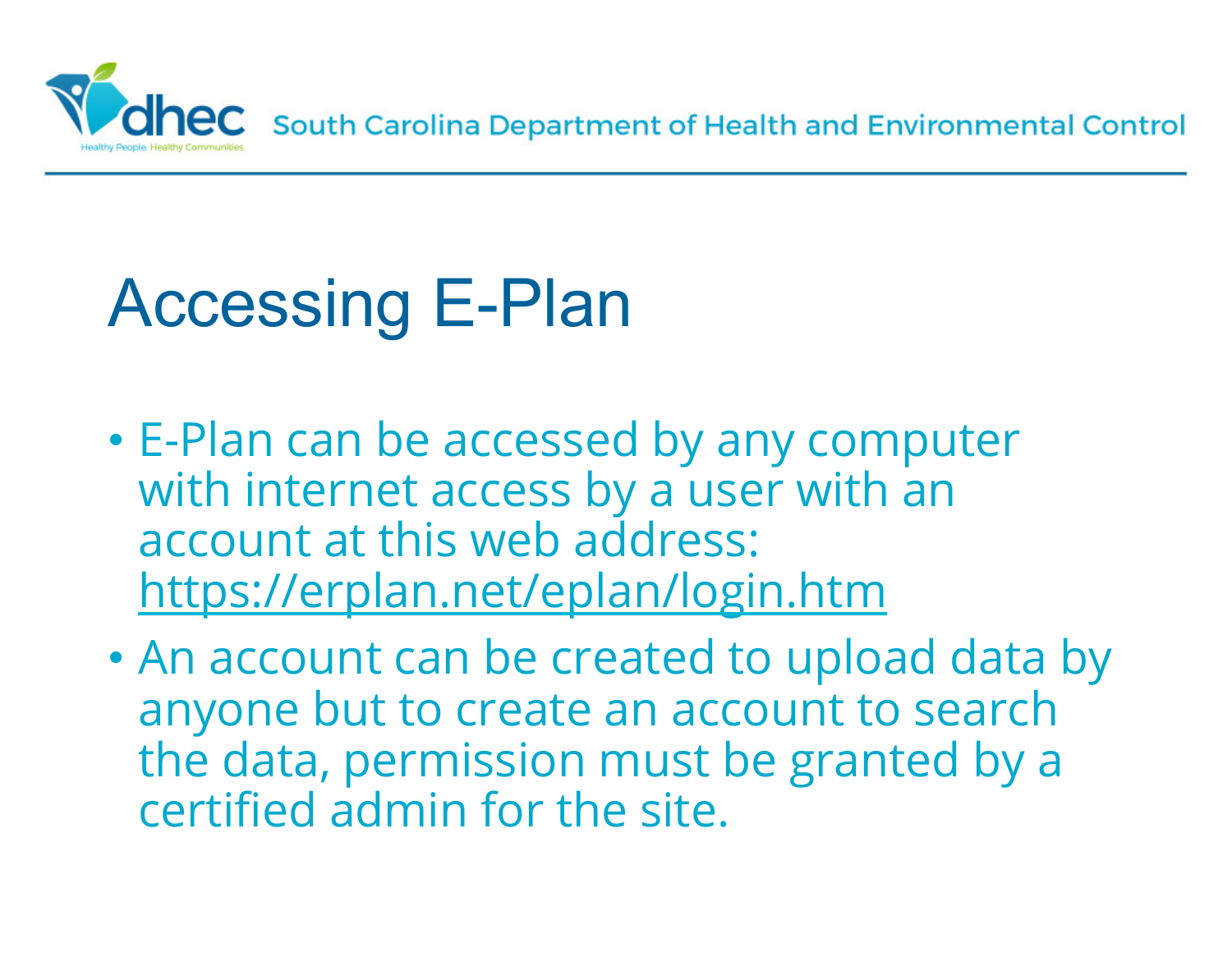

# Changes to E-Plan Tier II Reporting

• Due to the changes made by the EPA, E-Plan has made the following changes to their data entry system.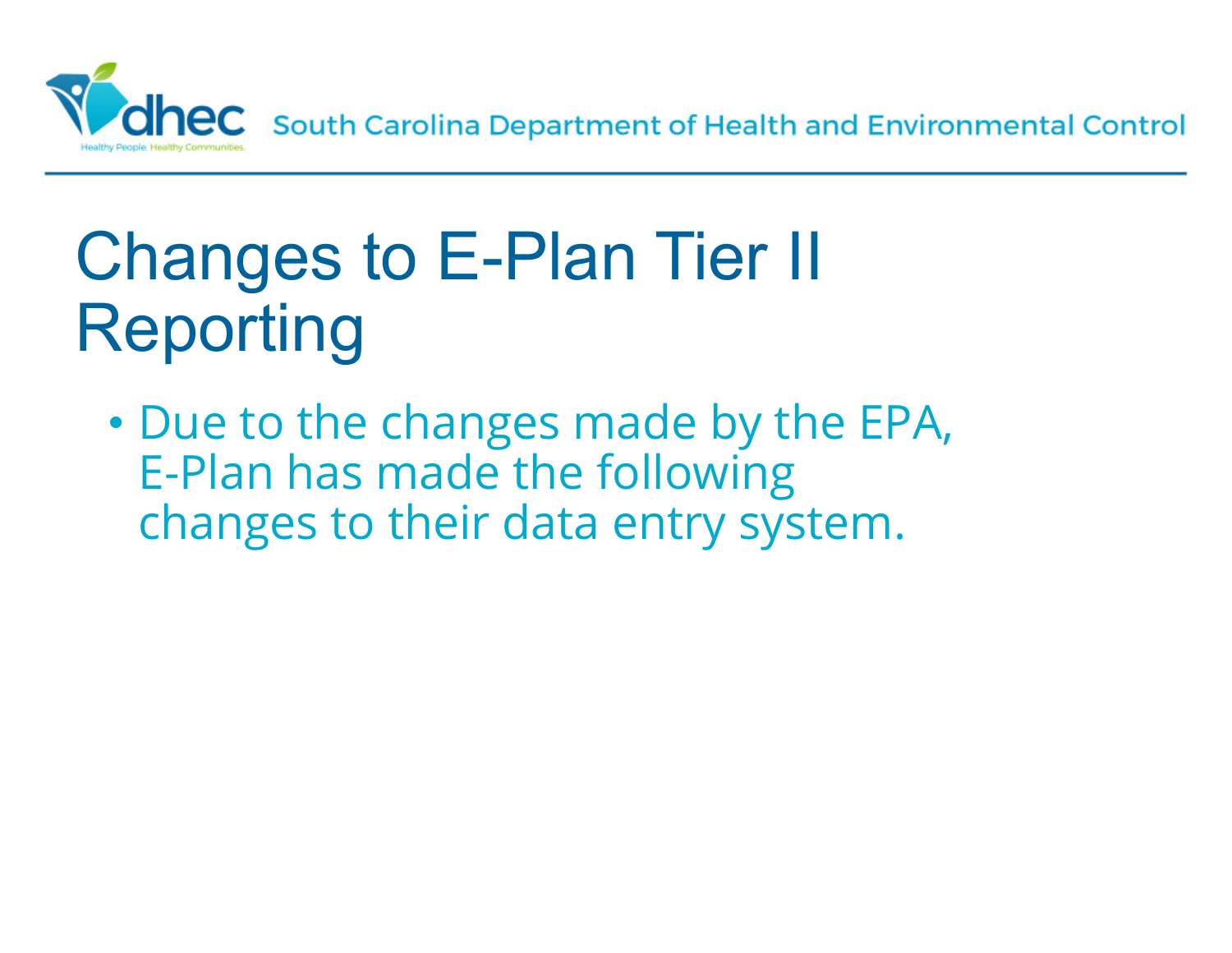

Update online form to match the EPA 2017 Tier II Submit software as follows:

- County is required.
- Incorporation of new hazard categories and NAICS 2017 codes.
- Type, Pressure, and Temperature for each location (even if "Confidential" is checked) are required.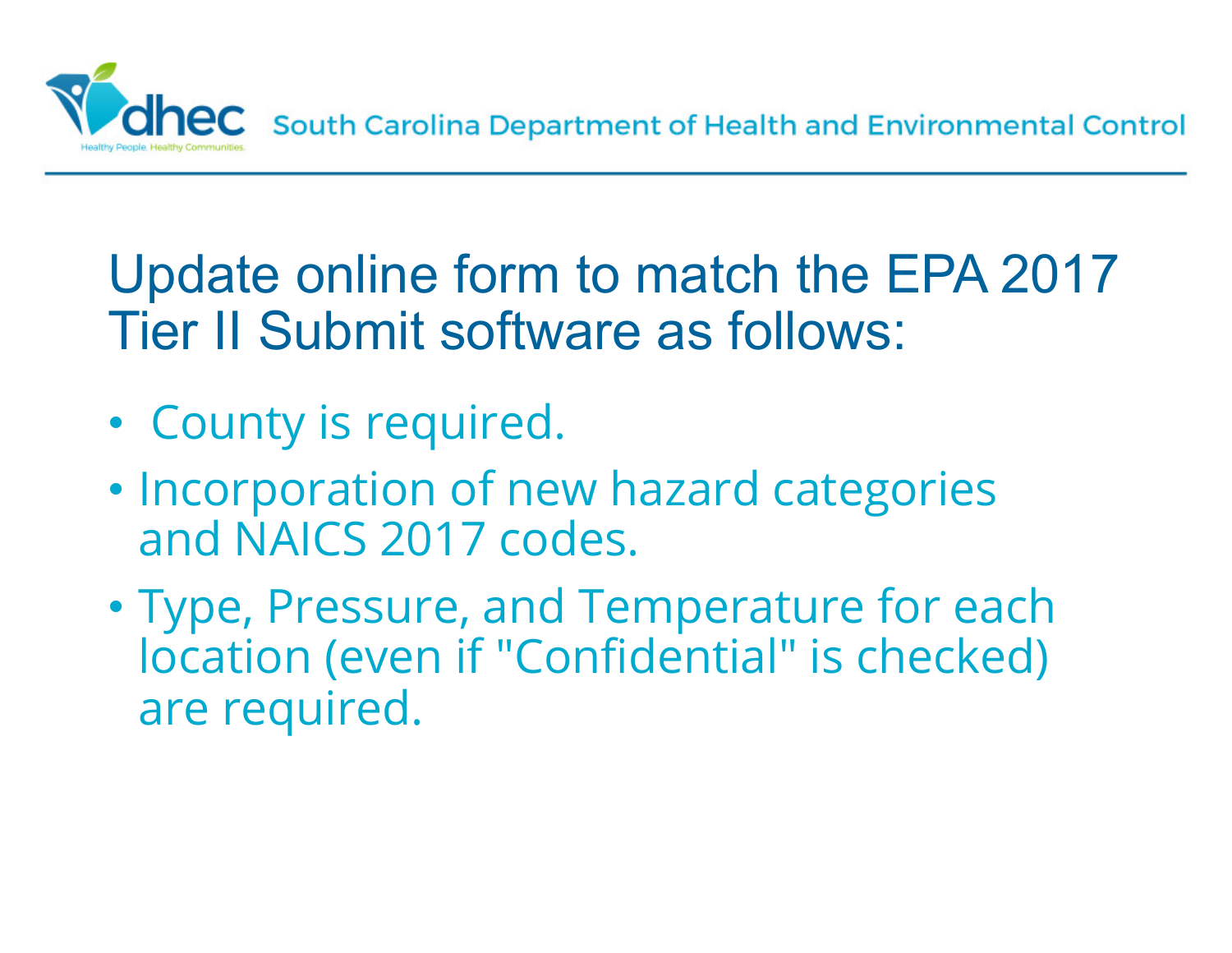

• Add new hazard classes in the regulations (40 CFR part 370) for reporting under EPCRA Sections 311 and 312 due to the changes in the OSHA Hazard Communication Standard (HCS).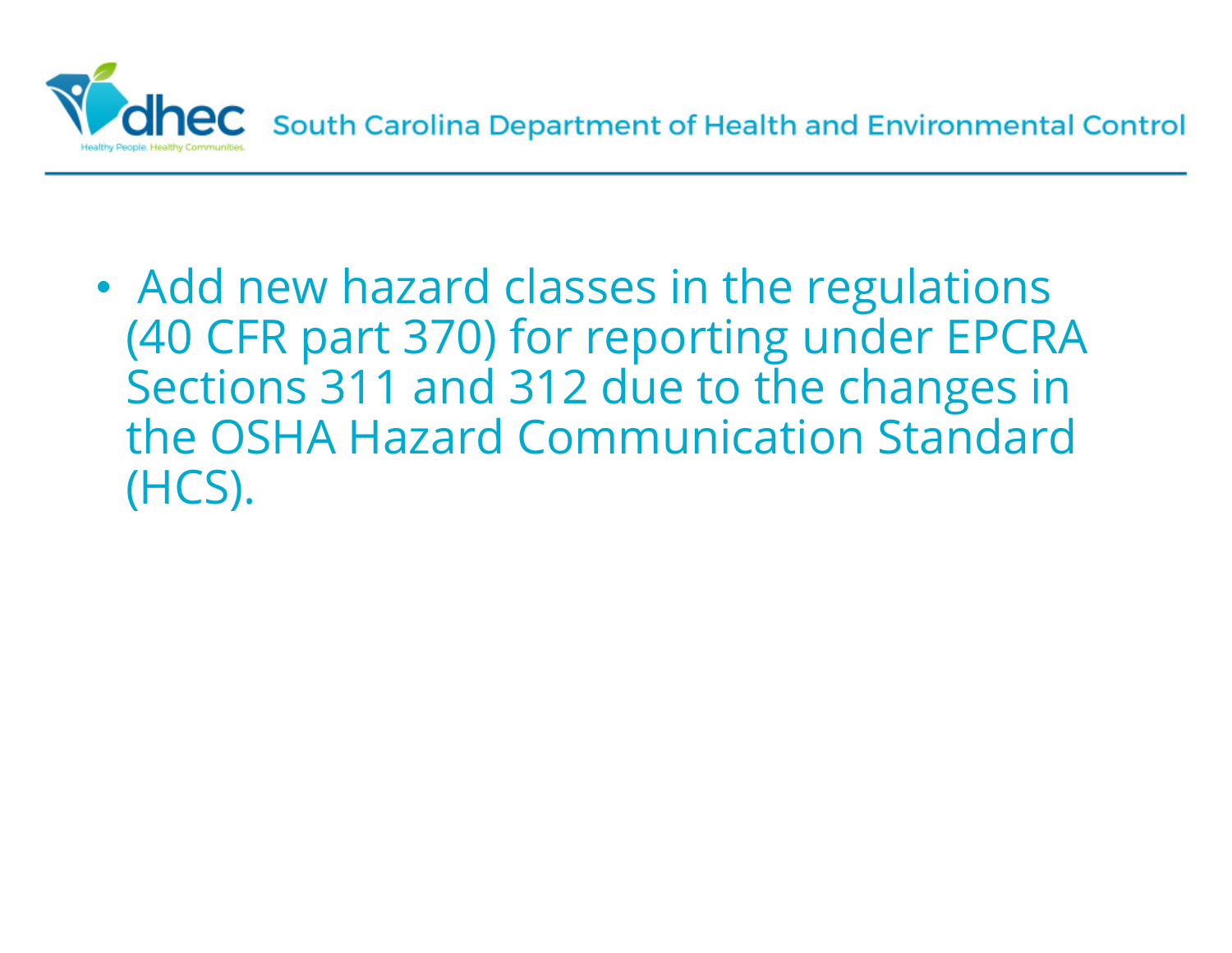

- Modify import to allow Tier II data to be imported using an XML file that adheres to the new EPA's Tier II Submit data standard.
- Modify export to create an XML file that adheres to the new EPA Tier II Submit data standard
- Update State data fields (if any).
- Change "Manage Submission" to "Account Information".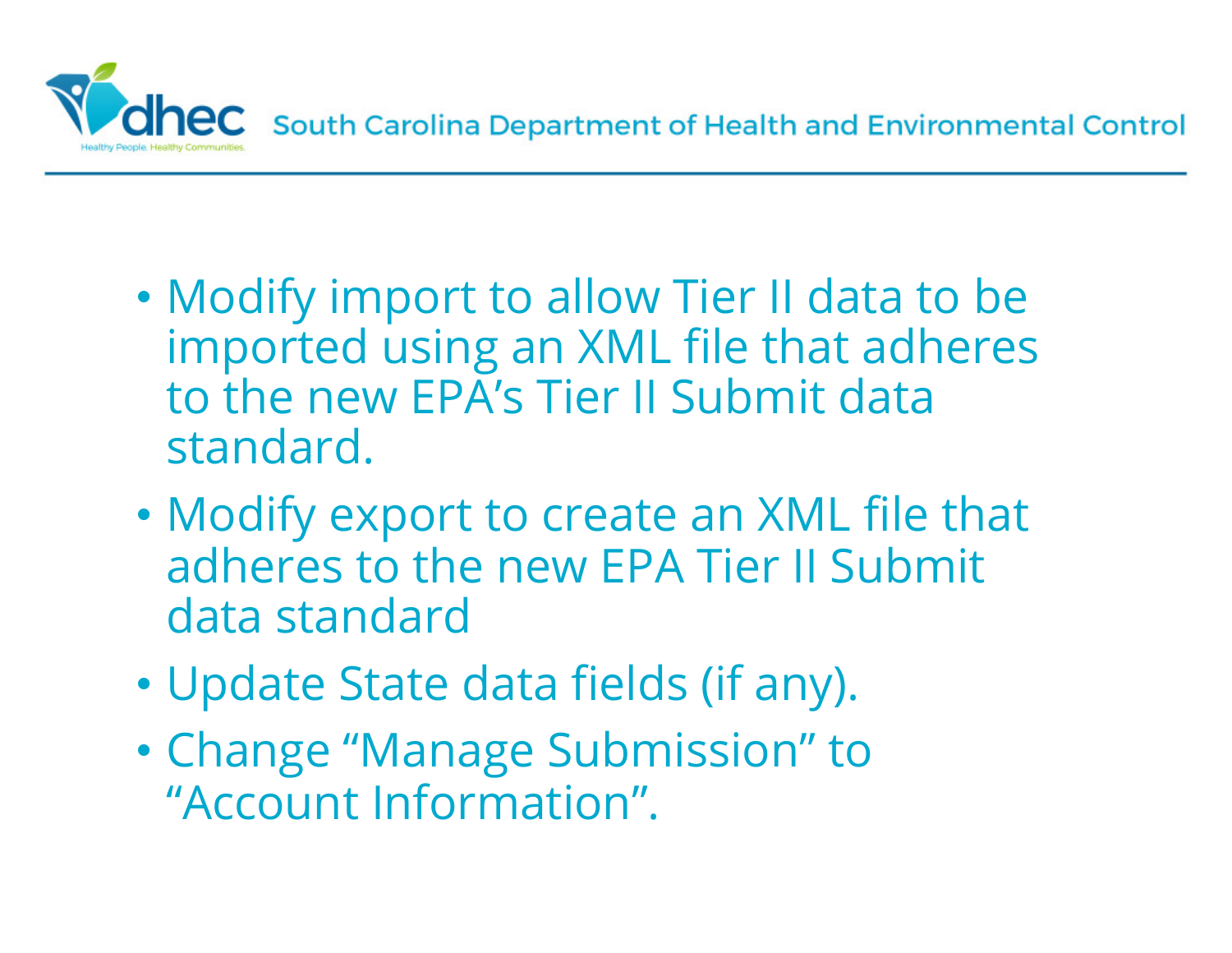

• Note: After facilities copy data from 2017 to 2018, they must re-check all the "Physical and Health Hazards" boxes that apply to each of the chemical that they are reporting on the 2018 Tier II form.